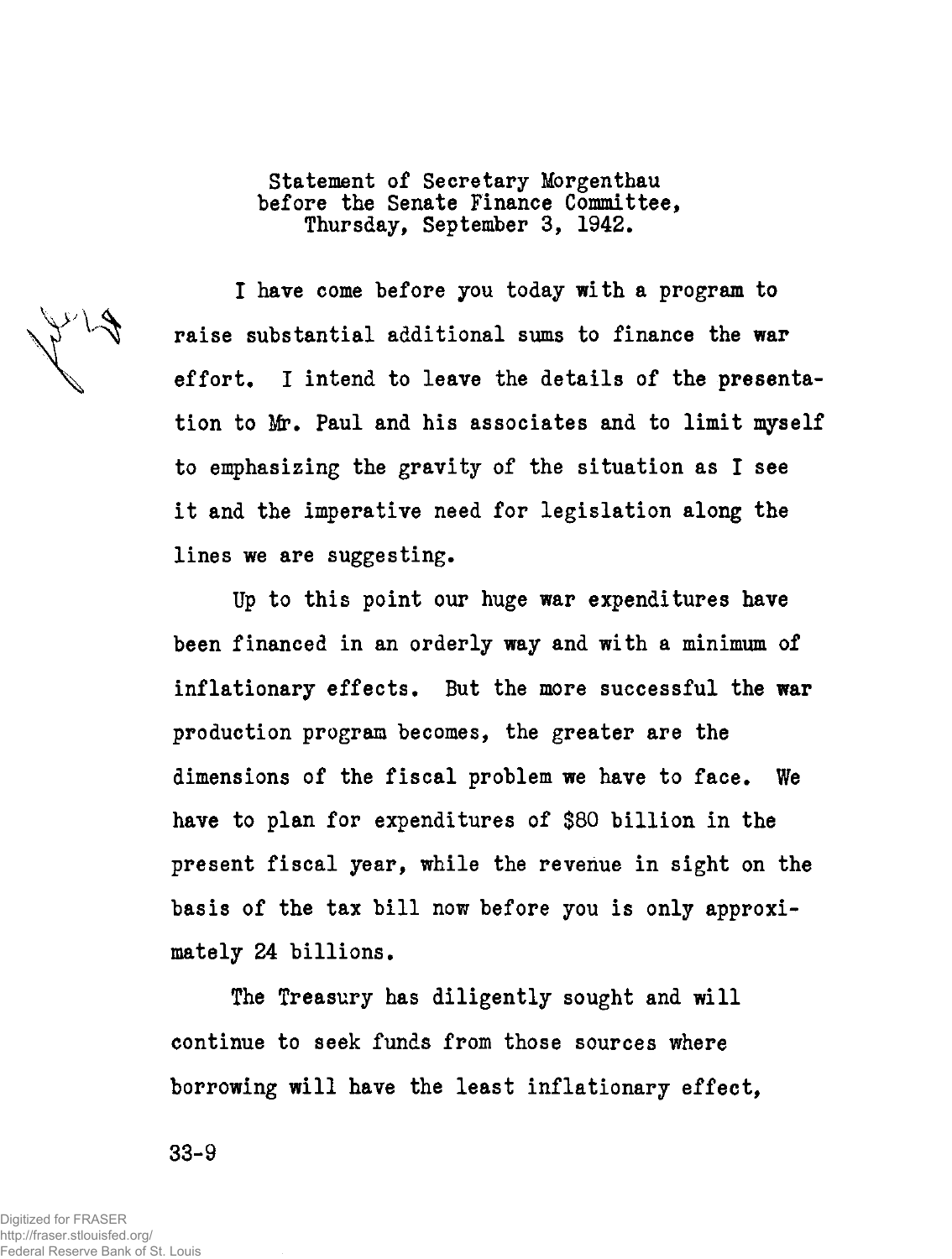and we have done so with what I believe to be most gratifying results. We can foresee with confidence provision for the Government's fiscal needs for the remainder of this calendar year.

But I am here today to tell you frankly that I need your help in the form of legislation which will enable me to meet, with the same degree of confidence, the much greater problem of raising the necessary funds for next year.

The legislation which we are proposing has a double purpose. The first purpose is to draw into the Treasury substantial additional' funds out of the earnings and savings of the people. The second purpose is even more important. It is to reduce consumer spending directly by withdrawing funds otherwise available for expenditure, and to reduce it also indirectly by creating a strong tax incentive to saving.

The measures we propose are two: first, a tax on consumer spending which will reach into the lowest income groups above the level of bare subsistence

**- 2 -**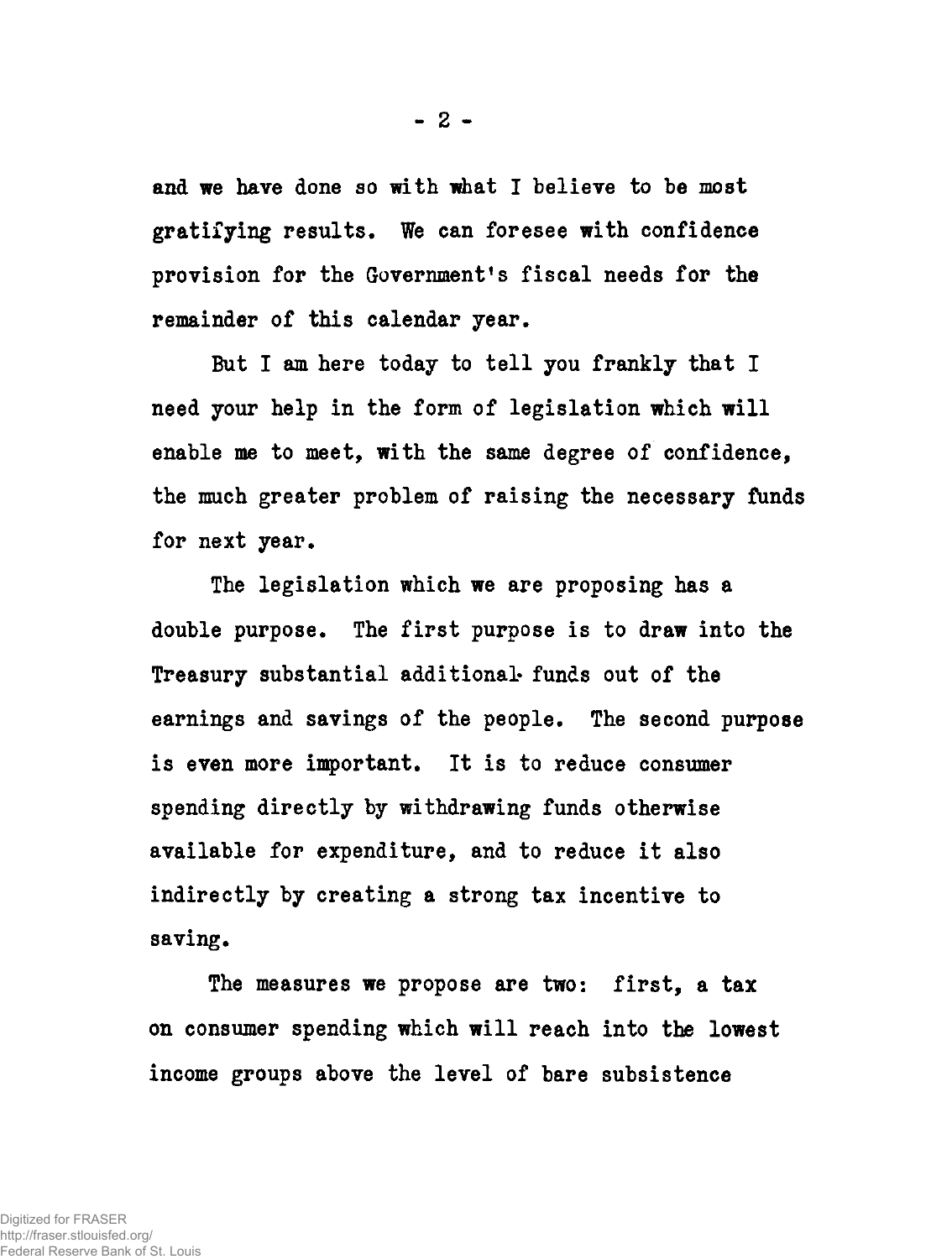income and will provide high penalty rates for luxury spending; second, a further lowering of the exemptions from the income tax applying to family income.

The two proposals will reach into incomes aggregating some 65 billions of dollars and will draw into the Treasury an estimated six and a half billion dollars otherwise available for consumer spending. But of this total some four and a half billions, although raised as a tax, will be treated not as revenue but as a debt to the individuals from whom it was collected, to be repaid after the war.

Revenue is not the sole purpose, nor even the primary purpose, of either of these proposals. Their main purpose is to restrict consumer spending so that, as far as possible through fiscal means, we may avoid the perils of inflation in the huge financing program that we have ahead of us.

It can be expected that the new spending tax will reduce in many individual cases the amounts which workers can afford to set aside for War Bonds under voluntary payroll deduction plans. In the face of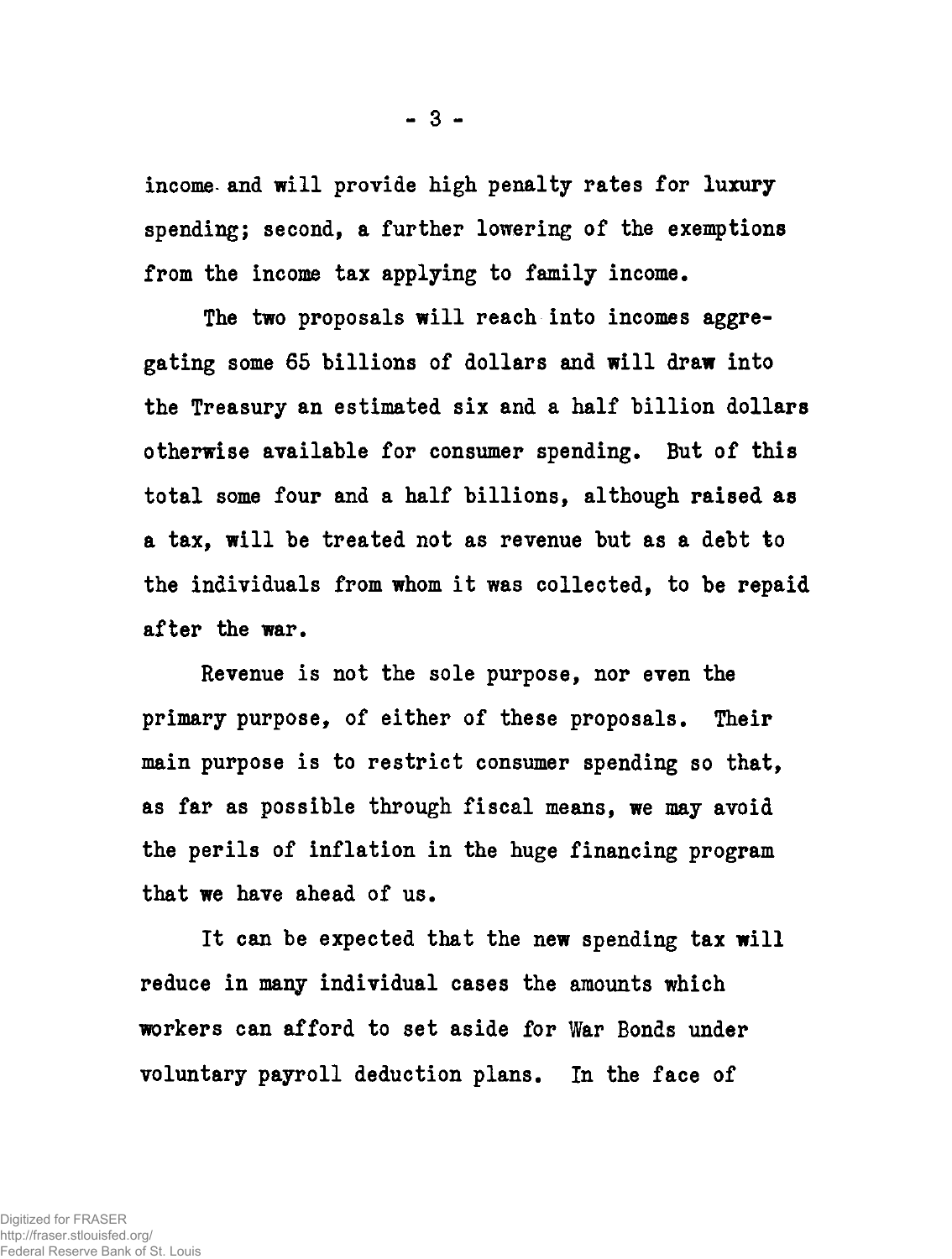present conditions we can no longer afford to rely entirely upon voluntary lending. The new proposals are intended, therefore, to supplement the voluntary bond purchase program.

It is my belief that the voluntary War Bond program has produced and will continue to produce a great contribution to the nation's war effort. This is due to the unselfish service that hundreds of thousands of men and women throughout the country have given to it. They deserve the thanks of the nation for the magnificent work they have done, are doing, and will, I hope, go on doing, in encouraging the American people to put their dollars to work for their country. The voluntary War Bond program will, of course, be continued.

Our present and urgent problem is to borrow the great amounts that will be needed to finance the war effort in ways that will not contribute to inflation. Inflationary pressure is created by consumer demand exceeding the supply of goods available. The Treasury is seeking in these proposals to attack the problem at its roots and to attack it drastically.